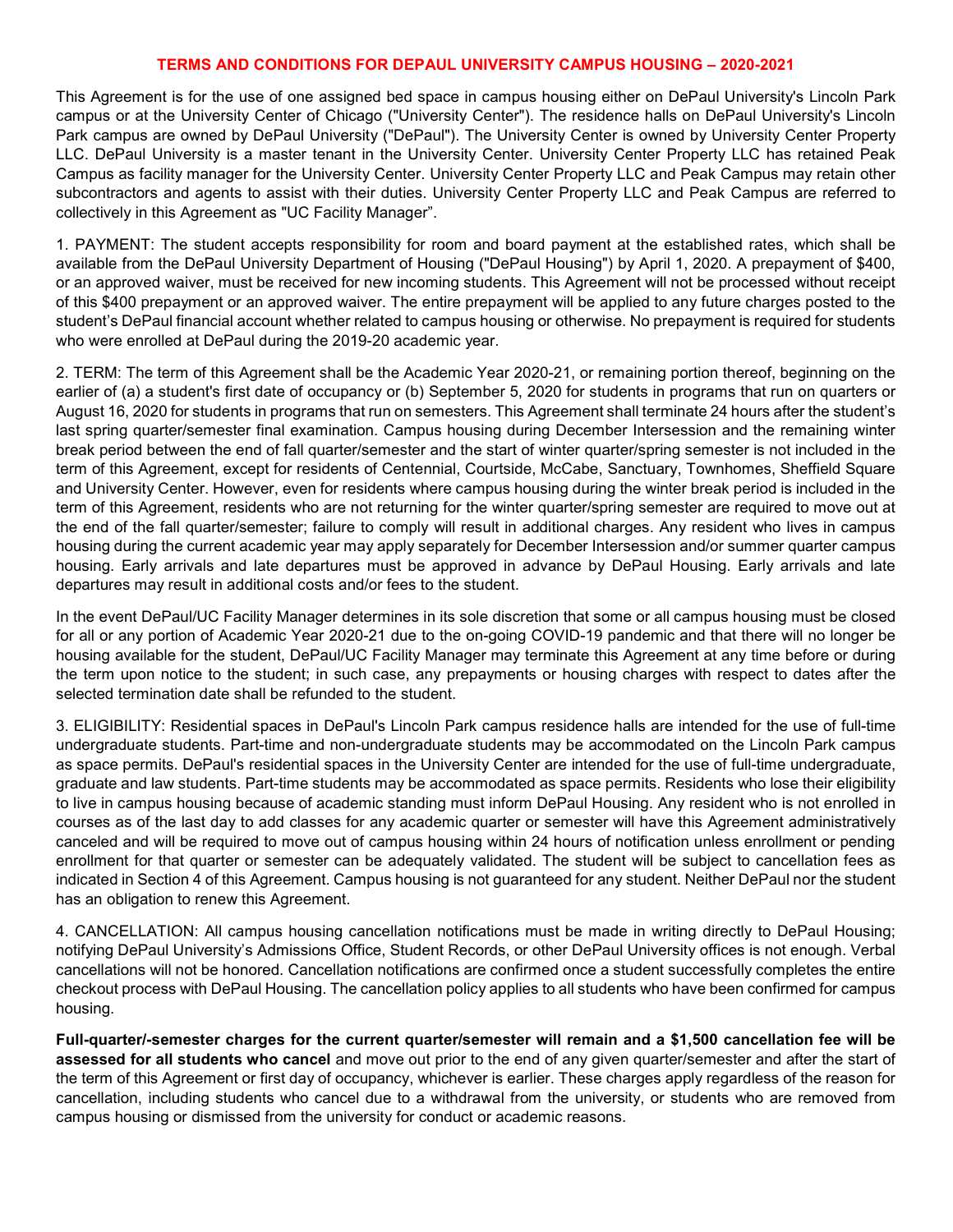A \$1,500 cancellation fee will be assessed to students who cancel if they (1) are continuing students who cancel after being confirmed for campus housing and prior to the start of this Agreement or first day of occupancy, whichever is earlier; or, (2) students who cancel during winter break.

A \$400 cancellation fee will be assessed to students who cancel if they are (1) a first-year, non-transfer student and cancel after June 1, 2020 and prior to their scheduled move-in date or first day of occupancy, whichever is earlier; (2) a transfer student and cancel after June 1, 2020 and prior to their scheduled move-in date or first day of occupancy, whichever is earlier; (3) confirmed on or after June 1, 2020, for first-year, non-transfer students, or, confirmed on or after June 1, 2020, for transfer students and cancel prior to their scheduled move-in date or first day of occupancy, whichever is earlier.

# NON-ENROLLED STUDENTS:

All new incoming students who (1) do not cancel prior to the start of the term of this Agreement; and, (2) do not arrive to campus; and, (3) are not enrolled on the first day of classes for any given quarter/semester; will be administratively cancelled and a \$1,500 cancellation fee will be assessed.

All continuing students, who took occupancy in a prior quarter/semester, who (1) do not cancel prior to the start of a subsequent quarter/semester, and, (2) do not check in will remain responsible for the full quarter/semester housing charges and a \$1,500 cancellation fee will also be assessed.

Students will not receive a cancellation fee if they (1) cancel while still on the campus housing waiting list; (2) cancel prior to being confirmed for campus housing; (3) are a first-year, non-transfer student who cancels prior to June 1, 2020; or, (4) are a transfer student who cancels prior to June 1, 2020. All students who have submitted a \$400 prepayment will have their \$400 prepayment refunded if they cancel prior to the deadlines as listed in this paragraph.

### 5. MEAL PLANS:

DEPAUL: Quarterly meal plans are required for all residents in Lincoln Park campus housing units. Freshmen residents are required to purchase a "DePaul Plan" as a minimum for fall, winter and spring quarters. Continuing and transfer residents in Belden-Racine, Clifton-Fullerton, Corcoran, Munroe, Seton and University halls are required to purchase the "Blue 90 Plan" as a minimum for each quarter. All non-freshmen residents in Centennial Hall, Courtside Apartments, McCabe Hall, Sanctuary Hall, Sanctuary Townhomes, and Sheffield Square are required to purchase the "Apartment 45 Plan" as a minimum for each quarter. All meal plan assignments and changes are managed by DePaul Housing.

Meal allotments are only valid while DePaul classes are in session and may only be used on DePaul University campuses. The DePaul meal allotments are distributed at the beginning of each academic quarter and do not roll forward from quarter to quarter. [Weekly meal allotments are distributed on Sunday of each quarter and run through Saturday. Any remaining meal allotments at the end of each week will be forfeited.] Any remaining meal allotments at the end of each academic quarter will be forfeited. Flex dollars are distributed at the beginning of each quarter and will roll forward from quarter to quarter until the end of spring quarter when any remaining Flex dollars will be forfeited. DePaul meal plans can only be changed or cancelled prior to the following dates for each quarter: fall quarter, September 5, 2020; winter quarter, January 2, 2021; spring quarter March 20, 2021. Residents should review the DePaul Housing website for details of all meal plan options.

UNIVERSITY CENTER: A minimum of the "Basic Plan" is required for University Center residents in quad semi-suites, deluxe semi-suites, and private room suites. No meal plan is required for residents in four-person four-bedroom apartments, four-person two-bedroom apartments or studio apartments. Meal plans for University Center residents cannot be changed or cancelled after the first day of classes for each quarter/semester. University Center meal allotments are weekly and run from Monday through Sunday. Any remaining meal allotments at the end of each week will be forfeited. Meal allotments are only valid while DePaul classes are in session and may only be used at the University Center. Flex dollars are distributed at the beginning of each week on Monday and will roll forward from quarter/semester to quarter/semester until the end of spring quarter/semester when any remaining Flex dollars will be forfeited. Residents should review the DePaul Housing website for details of meal plan guidelines.

6. MEDICAL COVERAGE: DePaul automatically provides access to university health services for residents on the Lincoln Park campus, for a nominal quarterly fee. These health services are not a healthcare insurance plan. Residents may opt out of these university health services by contacting the Dean of Students Office, within the first two weeks of classes, and providing proof of personal healthcare insurance. The health services fee will not be refunded once a student has checked in to their residential unit. Residents living in the University Center are not required to purchase the university health services or show proof of personal healthcare insurance. Residents of University Center may purchase the health services but note that the health services are only available at the Lincoln Park Campus. Information about purchasing DePaul health services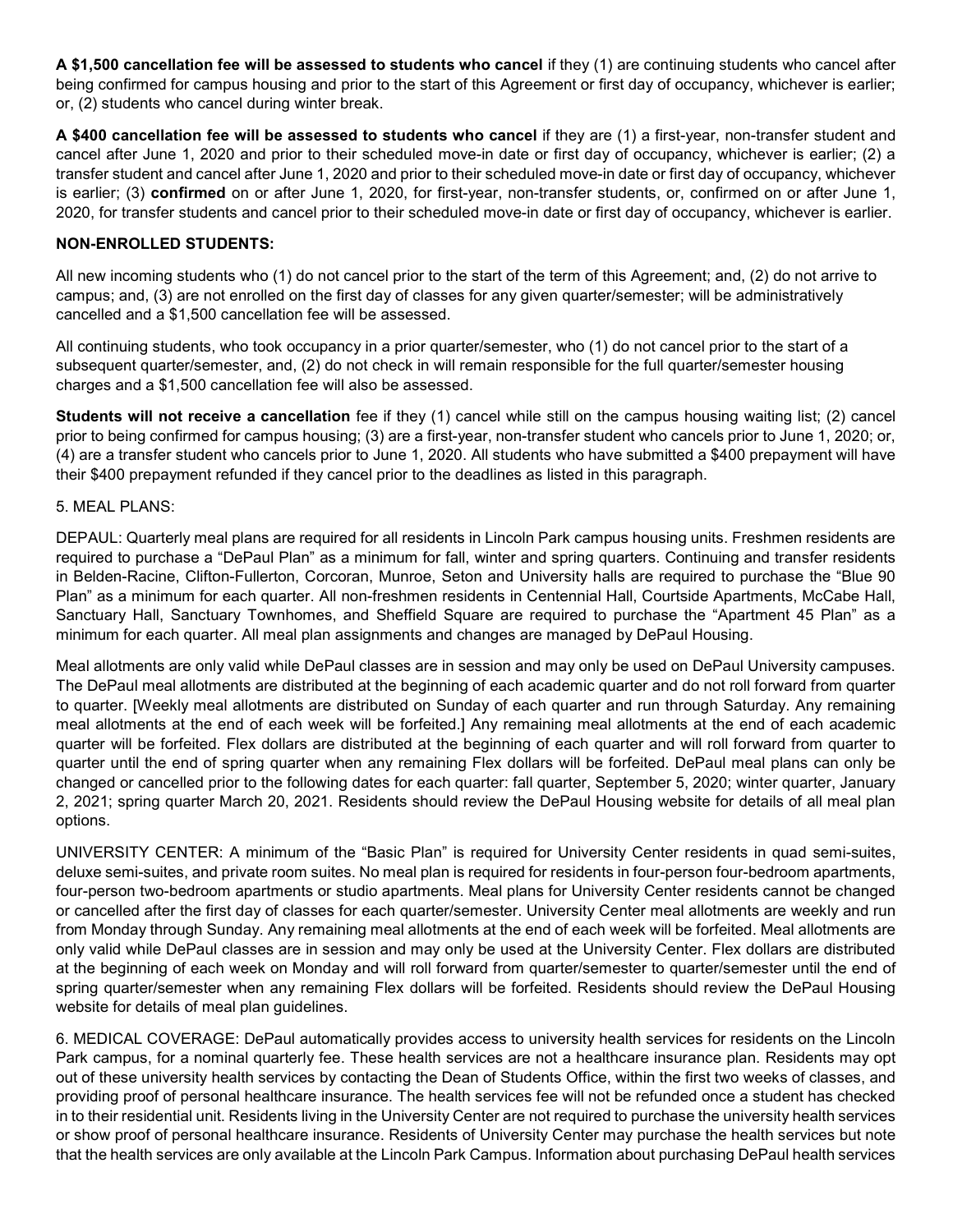can be found online at: offices.depaul.edu/student-affairs/support-services/health-wellness. All residents are encouraged to maintain personal healthcare insurance during the period they reside in campus housing.

7. ANTI-DISCRIMINATION: It is the policy of DePaul that no person shall be the object of discrimination or harassment on the basis of race, color, ethnicity, religion, sex, gender, gender identity, sexual orientation, national origin, age, marital status, pregnancy, parental status, family relationship status, physical or mental disability, military status, genetic information or other status protected by local, state, or federal law.

8. ASSIGNMENTS: Roommate requests will be considered but are not guaranteed. All published campus housing rates are based on full occupancy of each unit, ranging from one to eight residents. Residents who occupy a residential unit below the designated capacity may be assigned additional roommates, if available, or may be moved to fill other vacancies. If space permits, and at the discretion of DePaul Housing, residents may be given the option to buy-out a vacant space in a unit. If a new resident is assigned to a vacant space in a unit, DePaul Housing will attempt to give current residents at least a 24-hour notice prior to the arrival of the new resident. DePaul Housing, whose judgment shall be final, retains sole discretion to reassign residents to other campus housing accommodations to fill vacancies or provide repairs or improvements, as is occasionally necessary, to maintain efficient operation of the premises and protection of its occupants. DePaul Housing also reserves the right to add additional occupants to units on a temporary basis in the case of a campus emergency, e.g. fire, flood. Residents may apply for a room change following the process outlined in the Guide to Student Housing and on the DePaul Housing website. If residents are assigned to a new unit, the campus housing charges will be prorated for each space based on the rate for that room type. DePaul Housing retains sole discretion to establish deadlines for completing any resident relocation process contemplated under these Terms and Conditions.

Residential placements are made by DePaul Housing and are made based on the gender with which the student identifies to DePaul. DePaul Housing respects the privacy of its residents and recognizes that some residents may be particularly concerned about privacy and confidentiality related to gender identity. DePaul Housing will consistently recognize and respect the gender identity that students self-identify to DePaul, in good-faith. Additionally, students may self-identify to DePaul Housing if they wish to receive special housing considerations regarding their gender identity but are by no means obligated to do so. If students do self-identify and request special considerations, DePaul Housing will not require students to provide more information than that which is required of other students. Furthermore, all information will be kept strictly confidential to the best of DePaul Housing's ability and will only be used for purposes designated by the student.

9. CONVERTED AND TEMPORARY HOUSING: In order to provide campus housing to as many students as possible, some students will be placed in converted units or may be assigned to a temporary campus housing unit. Converted units are regular residential units that have been converted from a double unit to a triple unit. Temporary units are (1) study lounges located within the residential halls that have been furnished as a three-person residential unit; or, (2) campus housing residential units that are held in reserve for emergency use; or, (3) campus housing residential units where additional furnishings are added on a temporary basis. All residents in a converted unit will receive a 20 percent housing credit. If occupancy of a converted unit returns to the original designed capacity, the 20 percent credit will cease. A 20 percent credit will be given to residents of temporary units until they are reassigned to a permanent residential unit. Once the resident in a temporary unit is assigned to a permanent unit, they will be required to move and charged the full, prorated amount for the new unit, and the 20 percent credit will cease. This credit does not apply to suitemates or meal plans, or to a reassignment to a temporary unit for emergency/conduct purposes.

10. ACCESS: DePaul Housing and the UC Facility Manager reserve the right to enter any campus housing unit for a variety of reasons, including, but not limited to: conducting inspections; making necessary repairs, alterations, or improvements; supplying necessary services; when there is reasonable cause to believe a violation of DePaul or University Center policy has occurred, is occurring or is likely to occur; exhibiting the premises to service personnel or contractors; for health or safety reasons; or as is otherwise necessary in the operation and protection of the premises or occupants therein. In the case of an apparent or actual emergency or a potential violation of policy, DePaul or the UC Facility Manager may enter a campus housing unit, at any time, without prior notice. In all other situations, DePaul or the UC Facility Manager shall attempt to arrange for entry into a campus housing unit with one or more occupants of the unit. If reasonable arrangements are impractical or refused, entry shall be made upon 24-hour notice.

11. POLICIES: The Guide to Student Housing for Lincoln Park and the Guide to Student Housing for University Center, both available online at offices.depaul.edu/housing, are hereby incorporated into and made part of this Agreement as applicable to residents in each location. The DePaul Code of Student Responsibility, available online at depaul.edu, and the University Center Resident Handbook, available online at universitycenter.com, are also hereby incorporated into and made a part of this Agreement as applicable to residents in each location. This Agreement, together with the Guide to Student Housing, the DePaul Code of Student Responsibility, DePaul Housing website, and, for residents in University Center, the University Center Resident Handbook, constitutes the full and complete terms and conditions of this Agreement. Additionally, residents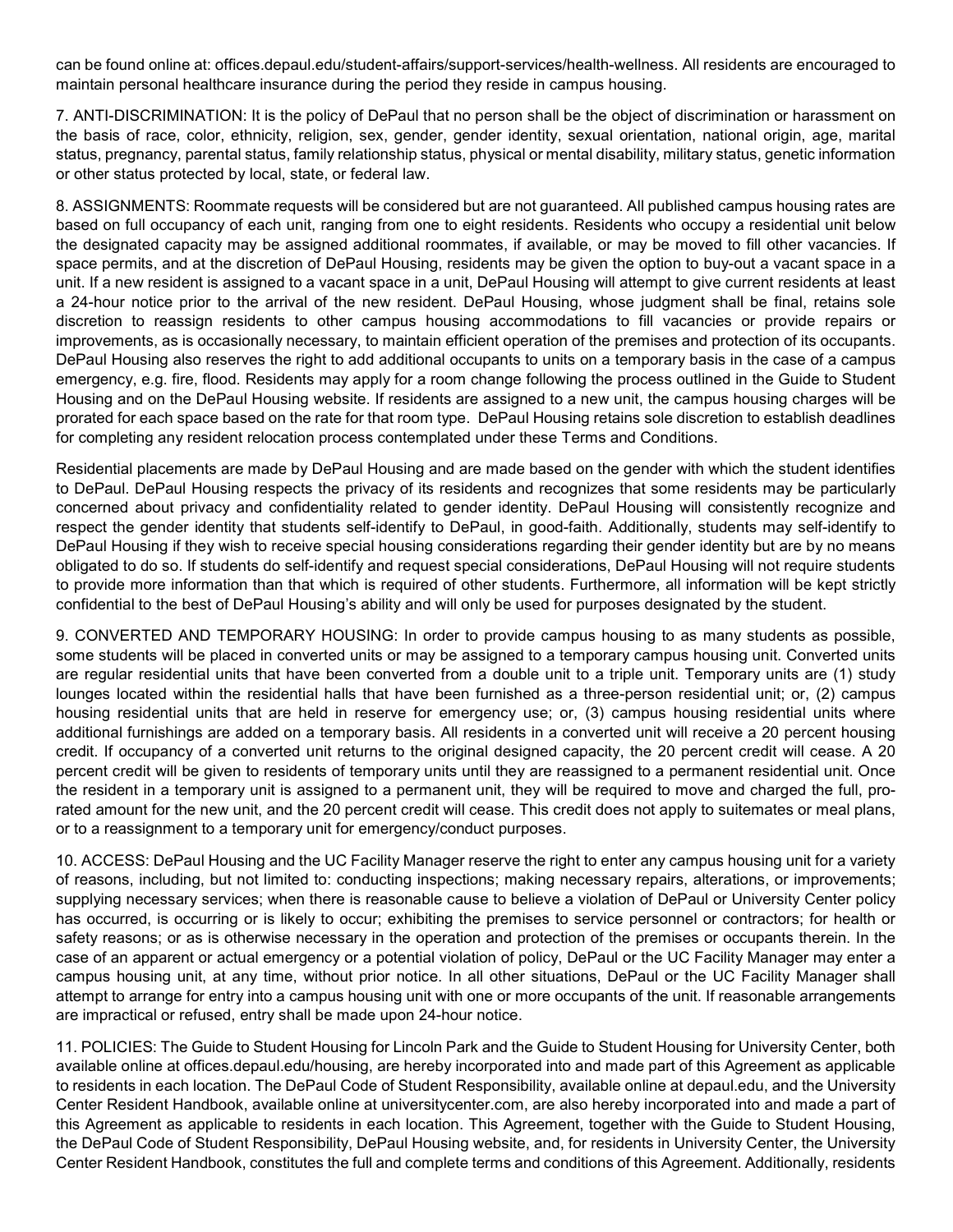must abide by all policies and procedures applicable to residents, including policies promulgated by DePaul Housing, Residential Education, the Dean of Students, and in the case of University Center, the UC Facility Manager. DePaul/UC Facility Manager reserves the right to change these policies and procedures, including the documents mentioned above, at any time, provided such changes are announced via office publications, email, or websites. Residents assume full responsibility for ensuring that their visitors abide by these policies and procedures and may be held responsible for the conduct of their visitors in violation of any policy or procedure.

12. CARE OF FACILITIES: DePaul shall keep all campus housing premises in Lincoln Park in reasonable repair during the term of this Agreement, including maintaining the premises in compliance with applicable regulations imposed by appropriate governmental authorities. The UC Facility Manager shall keep all campus housing premises in University Center in reasonable repair during the term of this Agreement, including maintaining the premises in compliance with applicable regulations imposed by appropriate governmental authorities. As applicable, DePaul Housing or the UC Facility Manager will attempt to make all necessary repairs to a campus housing unit within a reasonable timeframe after the resident submits a request for the repairs via established procedures. In the event of an emergency maintenance issue, the resident must ensure that the concern is promptly called in to the appropriate staff; DePaul Housing or the UC Facility Manager, as applicable, will attempt to make emergency repairs within a reasonable timeframe. The resident shall maintain the campus housing unit in a clean and orderly condition and make no alterations to the premises, including, but not limited to: installing locks or safes; erecting partitions or attaching anything to ceilings, walls, floors or exteriors. Residents agree to pay for any damage and cleaning charges to their assigned unit (less reasonable wear and tear), as well as any charges for missing items from their unit, including replacement of lost keys and lock replacement. When damage occurs in common areas and the source of the damage is not known, charges will be split among the applicable community members as appropriate.

13. LEGAL AND BINDING: This Agreement is binding once completed by the student and received and processed by DePaul Housing; housing is not guaranteed until confirmed in writing by DePaul Housing. This Agreement is not a lease (and as such is not subject to the restrictions of the Chicago Residential Landlord and Tenant Ordinance) nor does it provide any property interest. As indicated in Section 1 above, this Agreement obligates a student to pay the designated room and board payment at the established rate for the entire term of this Agreement (or remaining portion from the effective date). If the student does not check in and assume occupancy of the assigned space on the earlier of (1) the first day of classes for the first quarter or semester in which this Agreement shall be in effect; or (2) the first day of the start of this Agreement, the student may be reassigned to another space but, as explained in Section 4, will remain responsible for cancellation fees up to the amount of full room and board payment for the entire length of this Agreement. A student who must arrive to campus after the scheduled move in date may hold their original space by notifying DePaul Housing in writing prior to the effective date of this Agreement, though the student will still be charged according to the start date of this Agreement. Submission of this Agreement acknowledges permission to release your name and contact information to assigned roommates/suitemates. Submission also acknowledges that you have read, understand and agree to the terms and conditions of this Agreement.

#### 14. HOLD HARMLESS:

LINCOLN PARK RESIDENCE HALLS: The resident agrees to hold harmless, release, defend and indemnify DePaul and its agents, employees, faculty, trustees, officers and directors (each hereinafter a "Released Party") from any and all claims, lawsuits, actions, costs, damages, liability or losses, including attorney's fees costs and expenses that a Released Party incurs as a result of a breach of this Agreement by the resident. The resident also agrees to hold harmless, release, defend and indemnify each Released Party from all liabilities and claims for injury, illness or death to persons (including the resident) or damage or theft to property arising from occupancy or use of the unit and DePaul premises, including those injuries and damages caused by the Released Party's alleged or actual negligence, illegal conduct, misuse of premises or violation of DePaul policy. In consideration of occupancy of the unit, the resident contractually agrees that all claims included within this provision, including those claims for injury or death shall be governed by Illinois law and exclusive jurisdiction shall be in Cook County, Illinois. The provision shall be binding to the fullest extent permitted by law. If any term of this provision is found unenforceable, the remaining terms shall be enforceable. Additionally, the resident understands that DePaul does not provide protection against lost, damaged, or stolen personal property, and that DePaul advises residents to obtain appropriate insurance coverage to obtain such protection.

UNIVERSITY CENTER: The resident agrees to hold harmless, release, defend and indemnify University Center Property LLC, Peak Campus, and DePaul University and each of their respective subsidiaries, affiliates and their respective agents, employees, faculty, trustees, assignees, officers, directors and members (each hereinafter a "Released Party") from any and all claims, lawsuits, actions, costs, damages, liability or losses, including attorney's fees, costs and expenses that a Released Party incurs as a result of a breach of this Agreement by the resident. The resident also agrees to hold harmless, release, defend and indemnify each Released Party from all liabilities and claims for injury or death to persons or damage